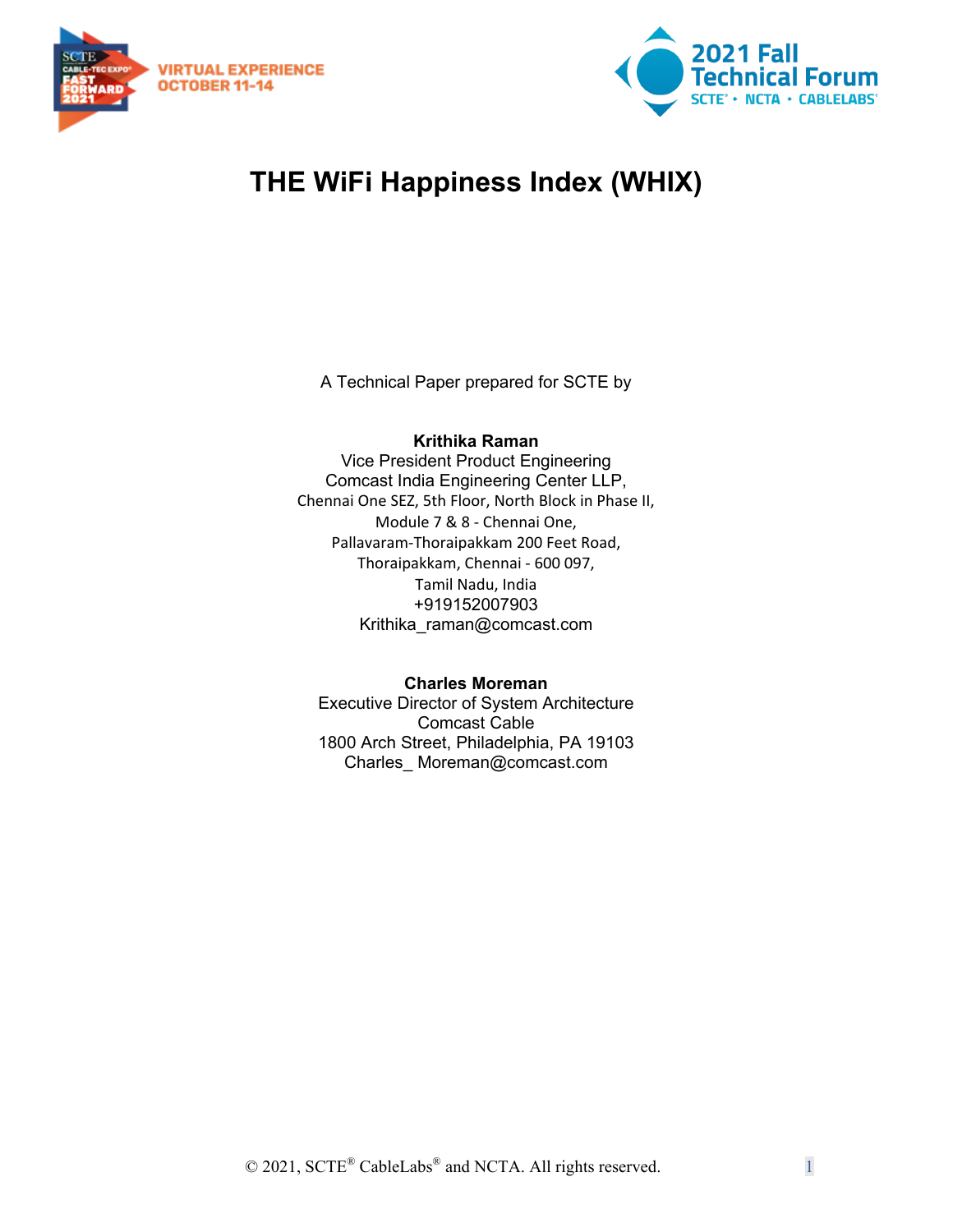

**Title** 



# **Table of Contents**

#### Page Number

| 3. |  |  |
|----|--|--|
|    |  |  |
| 5. |  |  |
| 6. |  |  |
|    |  |  |
|    |  |  |
|    |  |  |

## **List of Figures**

| <b>Title</b> | <b>Page Number</b> |
|--------------|--------------------|
|              |                    |
|              |                    |

## **List of Tables**

| <b>Title</b> | <b>Page Number</b> |
|--------------|--------------------|
|              |                    |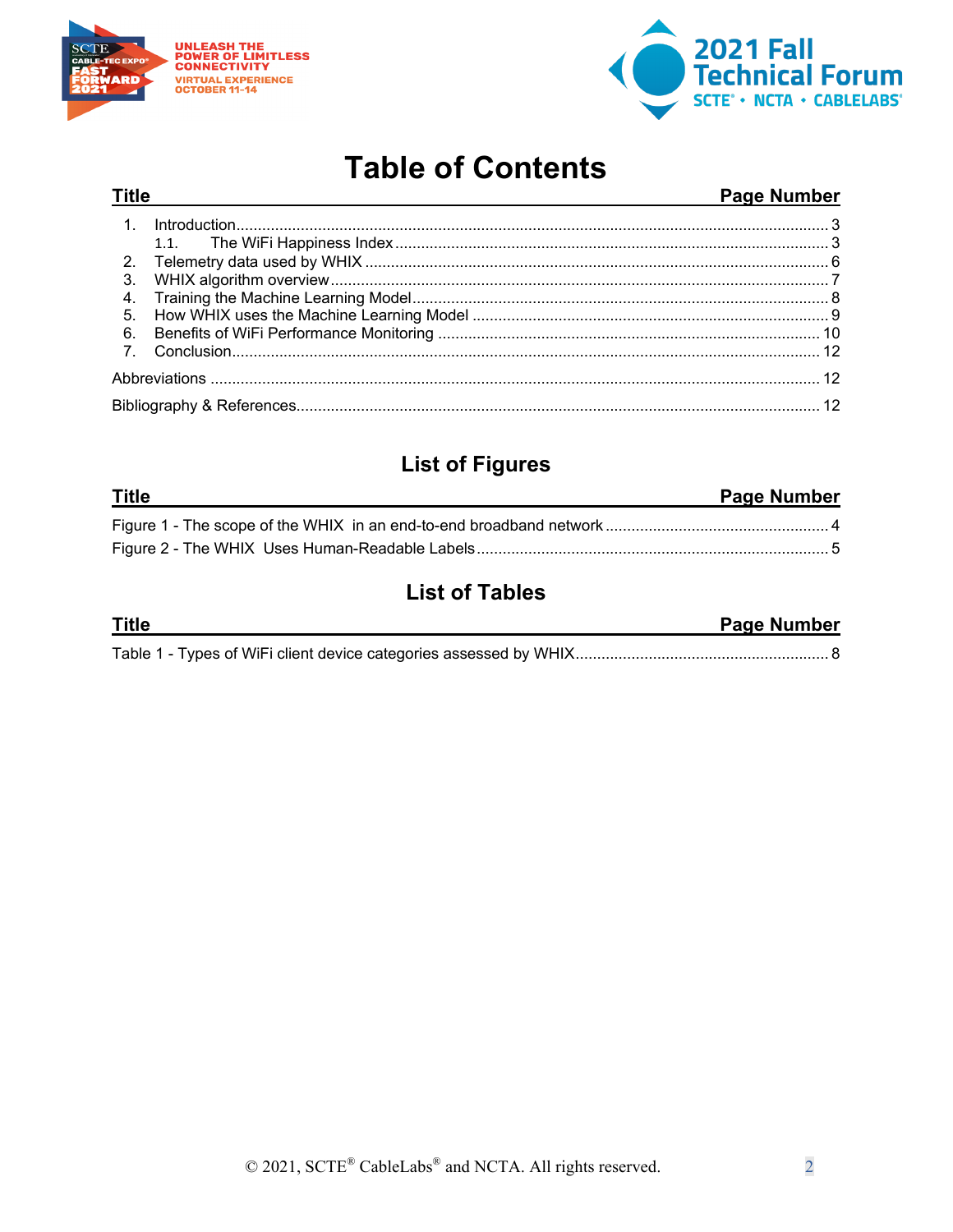



## <span id="page-2-0"></span>**1. Introduction**

During the 2018 SCTE Cable-Tec Expo, panelists in a "birds of a feather" RDK session introduced the concept of a "Wi-Fi Happiness Index," abbreviated WHIX. Described as a weighted, realistic view of Wi-Fi behavior in a home, the WHIX index may involve more than 50 parameters, and very large quantities of machine-derived data. Since then, the WHIX concept has grown in breadth and depth, and is the topic of this paper.

The paper will cover what it takes to deliver per-device WiFi metrics, normally gathered across the industry, that contribute to an aggregate / whole house WiFi health assessment; what factors shape high and low WiFi performance; algorithmic detail regarding the non-linear aspects of whole-home "happiness;" and the value of customer feedback in informing health-centered WiFi metrics.

The paper will also cover best practices that can be proactively applied to WHIX assessments, in terms of recommended next steps. For instance, in situations where the WHIX score may indicate a suboptimal WiFi experience, a series of complementary algorithms can be run to evaluate different recommendations for improving the WiFi connection. For example, an algorithm can be run to determine if Wi-Fi extender "PODs" are recommended for this WiFi network. Attendees will also learn how WiFi health assessments can be applied to triage situations, and for engineering-level troubleshooting of new software releases.

#### <span id="page-2-1"></span>**1.1. The WiFi Happiness Index**

WiFi is complex: The user experience of someone using WiFi is affected by multiple different WiFi conditions, occurring simultaneously. Even a WiFi subject matter expert can find it difficult to consider all the various WiFi conditions, assess the health of the WiFi network and determine how these conditions interact to affect the user experience. WHIX can be designed to process this complexity, with a goal of making it easy to understand whether a customer is having a good or bad experience. WHIX can also provide details on what is affecting each customer's WiFi experience.

WHIX can measure how well a WiFi network is working by modelling the WiFi user experience. It can provide details on specific WiFi conditions and how they correlate to good or bad WiFi connectivity. WHIX can assess the WiFi user experience at two levels: Per client device and for each WiFi network as a whole. Specifically, it can measure the WiFi connection on every client device in every network, every hour. It may also use this client device information to measure the user experience of each WiFi network. As API-based software, it may run in the cloud and can be integrated into other internal tools and UIs, including those used by field technicians to find and fix customer problems.

This may be used to assess the user experience for each specific WiFi client device. WHIX may also make it possible to understand the overall user experience provided by that WiFi network. Together, the per-device and per-network assessments may inform and model the WiFi user experience in a way that is intuitive and comprehensive.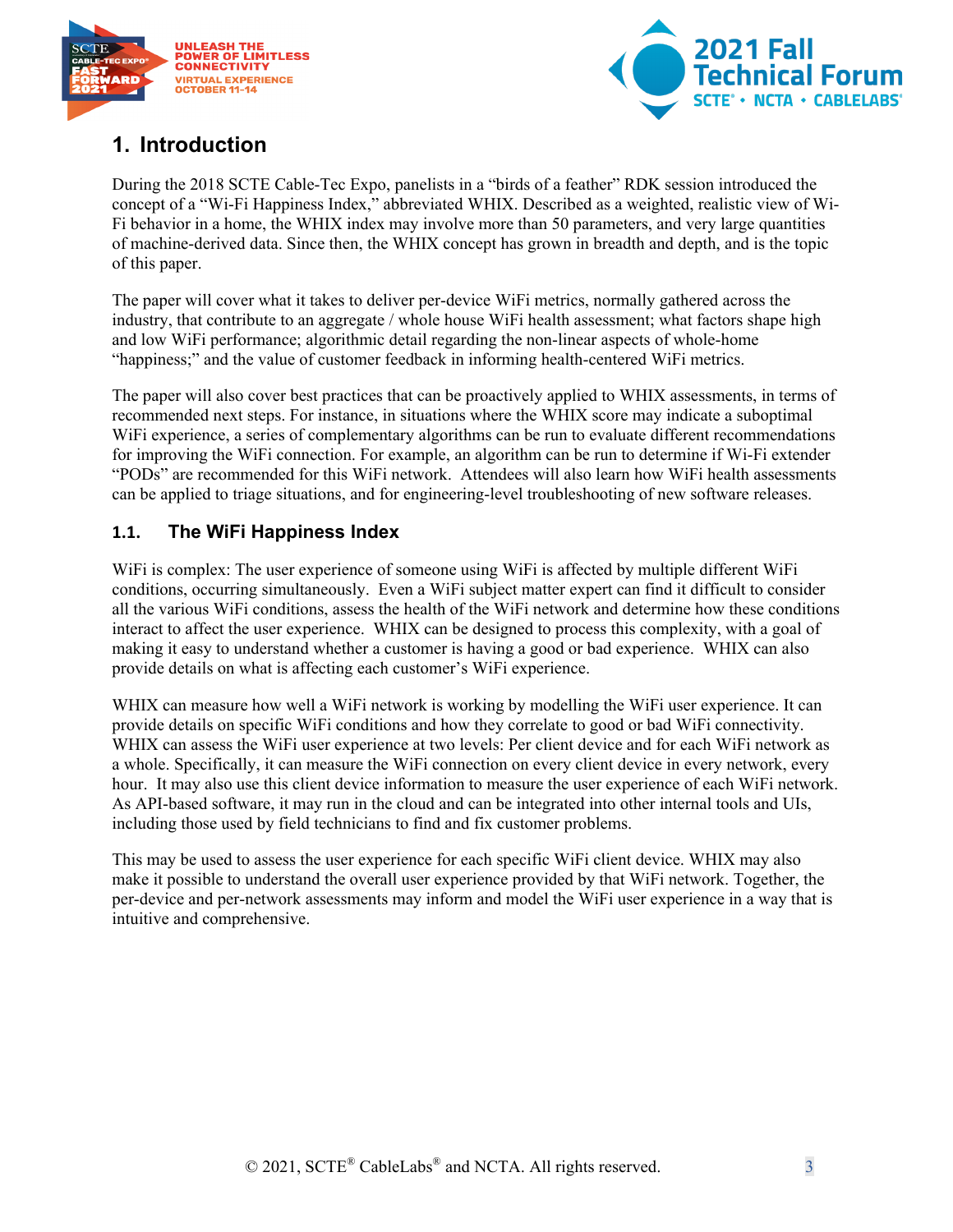





Service Network

#### <span id="page-3-0"></span>**Figure 1 - The scope of the WHIX in an end-to-end broadband network**

Figure 1 shows a typical end-to-end residential WiFi network. The cloud hosts the WHIX server components. The cable network component shows the typical network components, such as Core Routers and Cable Modem Termination Systems (CMTSs.) The "last mile" is over Hybrid Fiber-Coax and is connected to the Home Gateway Device (a WiFi router). Together, the Home Gateway and the WiFi extender "PODs" provide the WiFi service.

The WiFi router and WiFi extender PODs may use either dual-band  $(2.4 \text{ GHz} + 5 \text{ GHz})$  or triple-band (not shown;  $2.4 \text{ GHz} + 5 \text{ GHz} + 6 \text{ GHz}$ ) WiFi technology to provide high-speed connectivity. The WiFi extender (POD) is optionally used to improve the signal strength of WiFi in specific locations of the house. The various client devices shown in Figure 1 include a mobile phone, laptop, camera, and home automation devices, including a touch screen and various sensors. The Home Gateway device is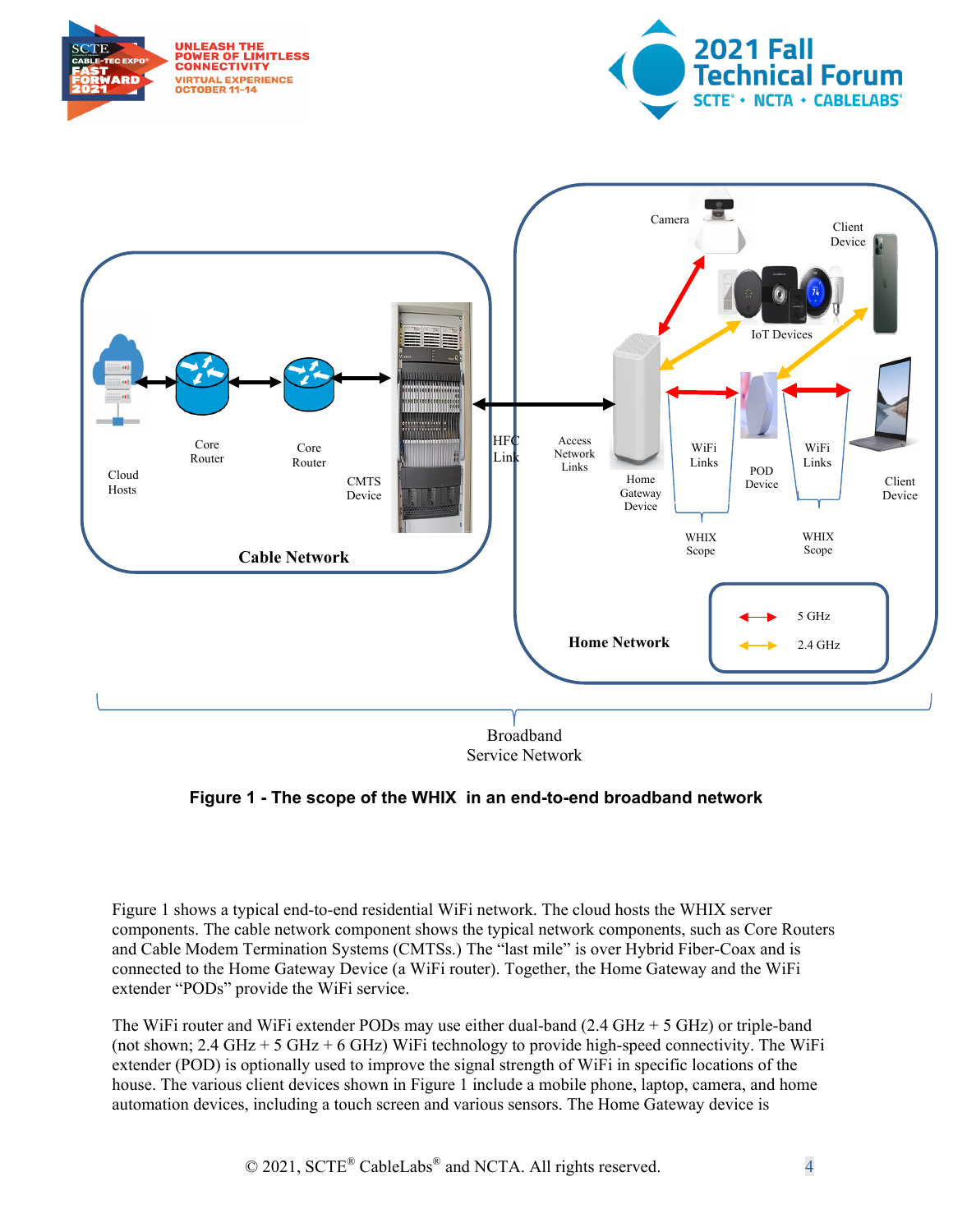



connected to the POD, client laptop and to the mobile device(s) on the 5GHz channel; the touch screen and the camera over the 2.4 GHz channel.

The scope for the WHIX WiFi assessment is all the WiFi connections (both the 2.4 GHz and the 5GHz) that form the end-to-end path between the WiFi gateway and each WiFi client device. Other links, including the core network and access network, are not in scope for the WHIX WiFi assessment.

WHIX uses a machine learning (ML) model to process raw telemetry data and create WHIX "scores" that can model the user experience. Each score is based on a 0 to 100 range. 100 may indicate the best possible user experience, and 0 may indicate the worst possible user experience. In practice, most scores fall on a sliding scale between these two extremes. Different industry implementations could use different score ranges based on the granularity of the score that is desired and the data available.

Figure 2 shows a sample of score interpretations.



**Figure 2 - The WHIX Uses Human-Readable Labels**

<span id="page-4-0"></span>The WHIX machine learning (ML) model can be trained using billions of historical WiFi data points collected over time from millions of WiFi networks. The ML model can be calibrated to provide a score of 75 when the user experience matches the median (typical) user experience. Scores greater than 75 may indicate a better than typical WiFi user experience. Scores less than 75 may indicate a worse than typical WiFi user experience.

A low WHIX score generally indicates a poor user experience and often resultsin a higher rate of customer support requests to the connectivity provider.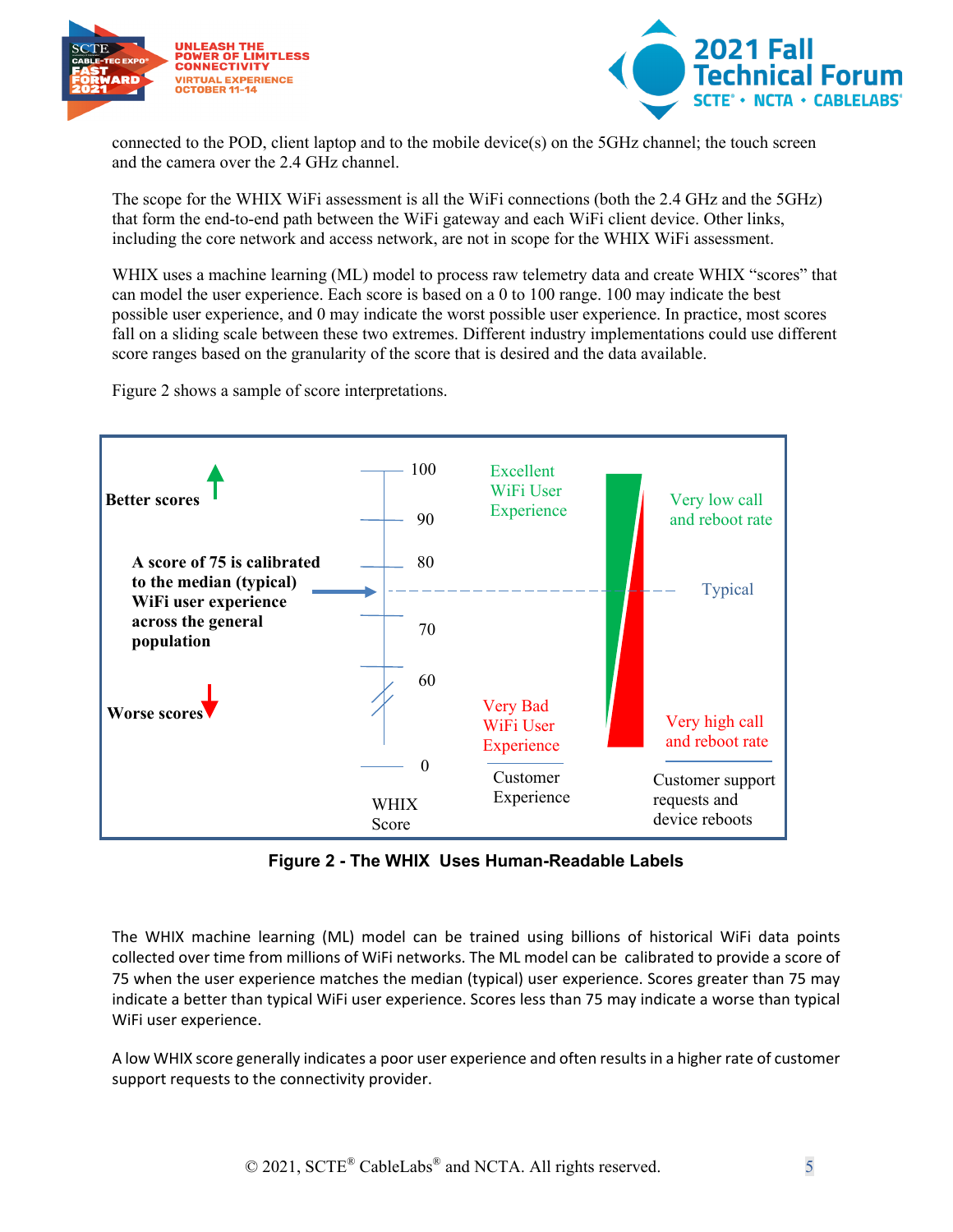



WHIX Scores may be mapped to human-readable labels. These labels may include:

- Excellent (scores  $\ge$  = 90 and  $\le$  100)
- Very good (scores  $\geq$  80 and < 90)
- Good (nominal) (scores  $\ge$  = 70 and < 80)
- Bad (scores  $\geq 60$  and  $\leq 70$ )
- Very Bad (scores  $\geq$  40 and < 60)
- Extremely Bad (scores  $\ge$  = 20 and < 40)
- Worst (scores  $\geq 0$  and  $\lt 20$ )

Multiple factors simultaneously affect the user experience on a WiFi network. The WHIX assessment can consider both positive and negative factors to create these scores. When the positive factors are more significant than negative factors, the WHIX assessment score may be greater than the median score of 75. Conversely, when negative factors outweigh the positive factors, the WHIX score may be less than 75.

### <span id="page-5-0"></span>**2. Telemetry data used by WHIX**

One of the most common problems seen with WiFi is the change in the signal strength at different locations within a residence. WiFi signal strength can be a problem when the signal is too weak -- and can also be a problem when it is too strong. Weak signal strength can be caused by longer distances between WiFi devices and by obstacles that impact signal strength. Weak signals can be difficult for the receiver to reliably discern from background noise and interference. Very strong signals can sometimes occur when WiFi devices are too close to each other. Strong signals can overwhelm the dynamic range of some WiFi receivers and cause errors. WiFi tries to adjust for poor signal strength by changing how the WiFi signal is modulated. A lower signal modulation index can improve the reliability of the WiFi reception, but can have adverse effects, like lower throughput and higher channel utilization for a given bit rate.

Another common WiFi problem is high WiFi channel utilization. This is often expressed as the percentage of airtime used on the WiFi channel. The available airtime on a channel is finite, yet is used for multiple reasons. Airtime is used by the WiFi stations and access point(s) (APs) in the WiFi network being assessed; by WiFi networks in neighboring homes/businesses; and by non-WiFi RF sources such as baby monitors and microwave ovens. When a greater percentage of the available airtime is consumed, WiFi devices must contend with other WiFi devices to access the WiFi channel. As a result, the WiFi channel utilization increases. High WiFi channel utilization can cause the following undesirable scenarios:

- 1) *It becomes more difficult for WiFistations and access points to send traffic.* During periods of high channel utilization, WiFi devices often wait for other WiFi devices to finish transmitting before the begin sending their data.
- 2) *There's a greater chance that multiple WiFi devices will attempt to begin transmission at the same time*. This can cause collisions, such that none of transmissions can be received.
- 3) *It can cause higher latency*. Higher latency means that packets incur longer delays. This reduces the user experience of delay sensitive applications like interactive games.

It follows that lower WiFi channel utilization can cause improved latency, improved throughput, fewer dropped packets -- and an improved customer experience.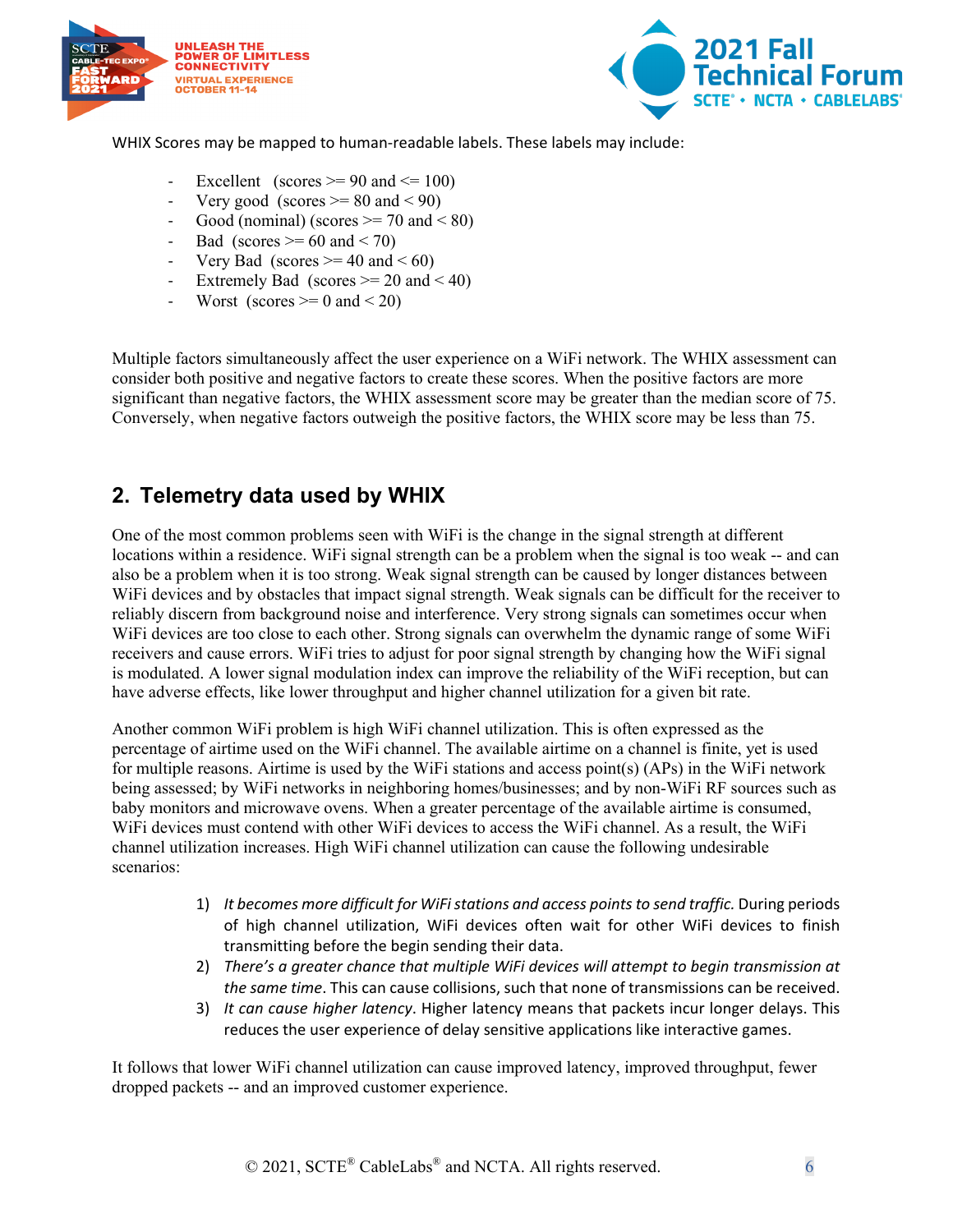



Many other factors can affect someone's WiFi experience. These include downlink and uplink PHY rates, MCS (Modulation and Coding Scheme) levels, the background RF level (also called the "noise floor"), and Signal to Noise Ratio (SNR). Also impactful: The rate of packet re-transmissions on each client device; the rate of lost packets (when all retransmissions fail) on each client device; service availability (percentage uptime) of the access points in the WiFi network; and the ability (or inability) of WiFi clients to sustain the WiFi connection (measured as "rapid reconnects"). The total number of WiFi clients on each WiFi channel can impact performance, as can the rate of WiFi password failures, the configured maximum channel width, the operating channel width for each client device, media access delay for transmitted packets, the ability (or inability) of the network to steer each client device to a closer AP or steer that client device to a better WiFi band, QOS configuration/usage -- and more. It's a long list!

These WiFi factors tend to affect different WiFi client devices in different ways. This is because different types of client devices use WiFi very differently. For example: WiFi cameras use more uplink bandwidth (in the direction toward the access point) than downlink bandwidth. This makes WiFi cameras more susceptible to problems that impair uplink data transmission. WiFi media players and set-tops use more downlink bandwidth, so these are more susceptible to downlink-related problems. Other devices, like IoT sensors and thermostats, use very little bandwidth and can successfully operate at low PHY rates -- but must have extremely reliable connections. Still other devices, like game consoles, tend to be more sensitive to latency. WHIX may use a mapping of client device "fingerprint" data to categorize client devices into one of multiple WiFi device categories. WHIX may consider the WiFi device category when analyzing the WiFi user experience for each client device.

These factors can work in combination to affect multiple WiFi links used to create the end-to-end connection for each client device. For example: when a client device is connected to a gateway that provides both a WiFi Access Point and the home's WAN service connection, then only a single WiFi link is used in the end-to-end path between that client device and the WAN connection. In the case where a client device is connected to an access point provided by a WiFi extender POD, additional WiFi link(s) can be used to backhaul traffic to the WiFi gateway that includes the WAN service connection. In this case telemetry data from multiple WiFi links may be analyzed to understand the user happiness for that client device.

This telemetry data may be collected by both main WiFi gateway access points and WiFi extender POD access points. WHIX may import this data and use it to measure how well WiFi is working for each client device and for each WiFi network as a whole.

## <span id="page-6-0"></span>**3. WHIX algorithm overview**

The algorithms that can be used to create a WiFi Happiness Index may use a supervised ML training model based on this WiFi-related telemetry data. Telemetry data may be sourced from each of the Home Gateways and WiFi extender PODs, in millions of homes, and aggregated as anonymized high level statictics to train the ML model.

Client types spanning nine WiFi categories may be derived from device fingerprint data (see Table 1). In a typical iteration, the training model may examine >4K specific WiFi conditions over these nine different client device types. This model may form the core of the WHIX analysis and feed the outputs of the WHIX API.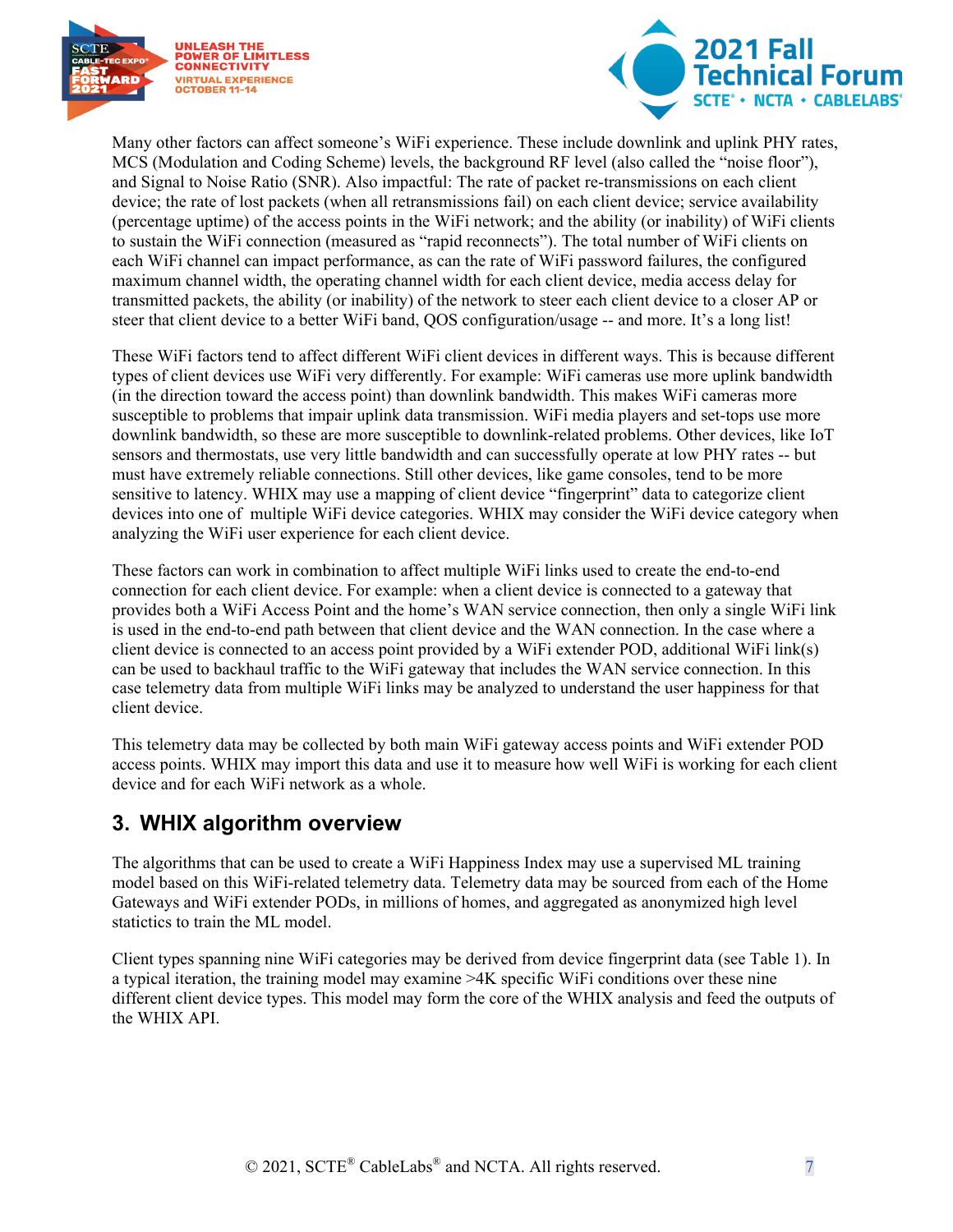



#### **Table 1 - Types of WiFi client device categories assessed by WHIX**

<span id="page-7-1"></span>

| WiFi Client Device Types Categories Assessed by the WiFi Happiness Index |                                                                             |  |  |  |
|--------------------------------------------------------------------------|-----------------------------------------------------------------------------|--|--|--|
| 1.                                                                       | Broadband Devices: Smartphones, laptops, tablets                            |  |  |  |
| 2.                                                                       | Media Players: Smart TVs, streaming video devices, streaming dongles        |  |  |  |
| 3.                                                                       | Media Sources: Cameras, streaming servers                                   |  |  |  |
|                                                                          | 4. IoT / Printers: Thermostats, lightbulbs, sensors, and networked printers |  |  |  |
| 5.                                                                       | Managed Set-tops                                                            |  |  |  |
| 6.                                                                       | Managed WiFi Extender PODs                                                  |  |  |  |
| 7.                                                                       | Audio Devices: Smart speakers, connected audio devices                      |  |  |  |
| 8.                                                                       | Network Devices: Customer-owned WiFi extenders, etc.                        |  |  |  |
| 9.                                                                       | <b>Game Consoles</b>                                                        |  |  |  |

### <span id="page-7-0"></span>**4. Training the Machine Learning Model**

Multiple feedback mechanisms can be used to determine WiFi conditions associated with user happiness (or pain) with WiFi connectivity. These feedback mechanisms can include User Contact Rate statistics and Unscheduled Reboot Rate statistics.

Customers contact their service provider for many different reasons. Some contacts are for questions about billing or if the customer wants to upgrade/downgrade service. Other contacts occur when the customer needs help to resolve a WiFi-related problem. As an indication of WiFi-related user happiness, customer contacts may be filtered for contacts related only to connectivity problems. After filtering, connectivity-related contact rates may be compared with connectivity-related contact rates for the general (total) population of all customers. A higher rate of connectivity-related contacts may be associated with a poorer WiFi experience. A lower rate of connectivity-related contacts may be associated with a better WiFi experience.

Gateway reboots can occur for a variety of reasons. These may include "scheduled" reboots that coincide with software upgrades during a late-night maintenance window. Reboots can also occur during "unscheduled" times. Unscheduled reboots can occur as a result of power outages, software "self-heal" mechanisms and because a customer reboots the device. Many customers may reboot their WiFi gateway when experiencing a WiFi related problem. A higher rate of unscheduled gateway reboots may be associated with a poorer WiFi experience. A lower rate of unscheduled gateway reboots may be associated with a better WiFi experience.

WHIX ML models may be trained using statistical feedback from both user contacts rates and unscheduled reboot rates. Different ML models can be trained for different WiFi client device categories.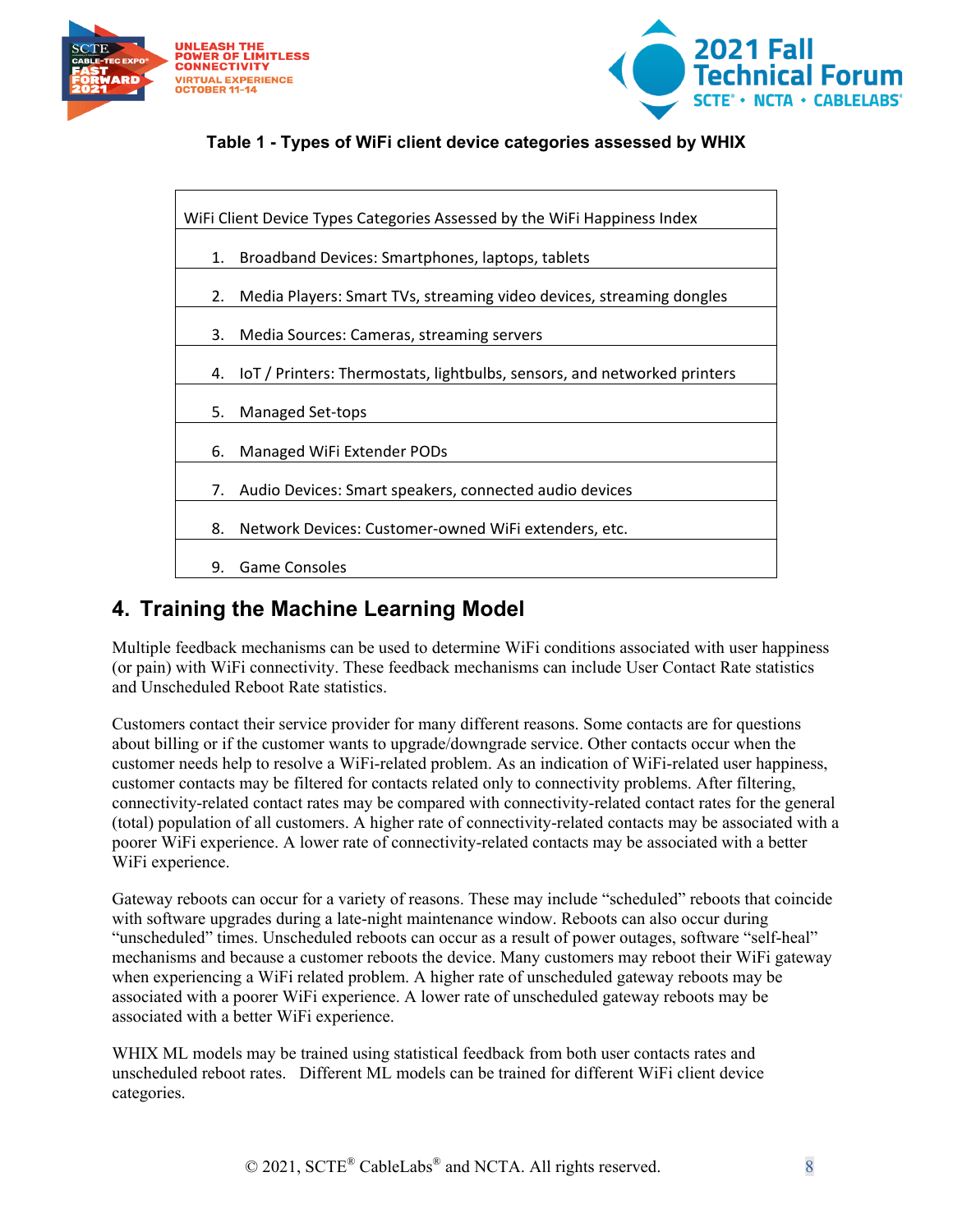



First, each WiFi-related condition (WiFi criterion) may be mapped into a range of values called a "bin". Bins may be constructed based on the distribution of telemetry data, so that enough Boolean "matches" occur within a bin range (where possible) to have sufficient data to avoid noise. For example: a bin may be used to characterize channel utilization (CU) criteria in the ML model might include all CU telemetry values greater than 22% and less than or equal to 25% for the client device category of "Media Player" devices.

Next, correlation may be measured for each WiFi criteria bin with customer contacts related to connectivity. For each bin (range of values for a single WiFi criterion), the percentage match rate in the population that made contact with the service provider for connectivity-related issues within the previous 24 hours may be calculated. This may be calculated by dividing the number of criteria matches for this bin range (which occur in the customer population that made a connectivity-related contact in the previous 24 hours) by the total number of telemetry reports received for any value of this WiFi criterion.

Then, the "Criteria Match Difference" (CMD) may be calculated to compare this match rate by this criteria match rate in the total general population. For example, if the criteria match rate for this bin range in the population with connectively-related contacts is 10% higher than the criteria match rate for this bin range in the general population, then Criteria Match Difference = 110%. CMD values equal to 100% may indicate that when conditions match this criteria bin range, there may be no effect on customer happiness. CMD values higher than 100% may indicate a poorer customer experience compared to the general population. CMD values lower than 100% may indicate a better customer experience compared to the general population.

The same process may also be applied using feedback from unscheduled reboots. This may establish correlation between each specific WiFi criteria bin range and customer happiness as indicated by unscheduled reboots.

This process may be repeated for more than 4,000 combinations of WiFi criteria bins across the 9 client device types.

Based on this correlation data, an algorithmic weight may be calculated for each of the 4,000 WiFi criteria bins. Positive weights may indicate WiFi conditions that correlate to WiFi user happiness that is better than the general population. Negative weights may indicate WiFi conditions that correlate to WiFi user happiness that is worse than the general population. Zero weights may be used to indicate correlation with the typical WiFi user happiness level (same user happiness as the general population). For each WiFi criteria, the weights for all bins in the ML model may be normalized such that positive weights offset (balance) negative weights across the total population.

The ML models may be re-trained for every WHIX software release. This may recalibrate WHIX to support and track with all new WiFi Gateway models, extender PODs models and software versions. Each new WHIX software release may typically also expand the ML model, to include new WiFi telemetry data that may become available since the previous release.

### <span id="page-8-0"></span>**5. How WHIX uses the Machine Learning Model**

After the ML model may be trained and validated, it can become available for use by WHIX. The following is a description of how WHIX could use this ML model.

On each telemetry interval (currently each hour), WHIX may use the ML model to assess the WiFi conditions for every client device in every home. First, all available WiFi telemetry can be collected from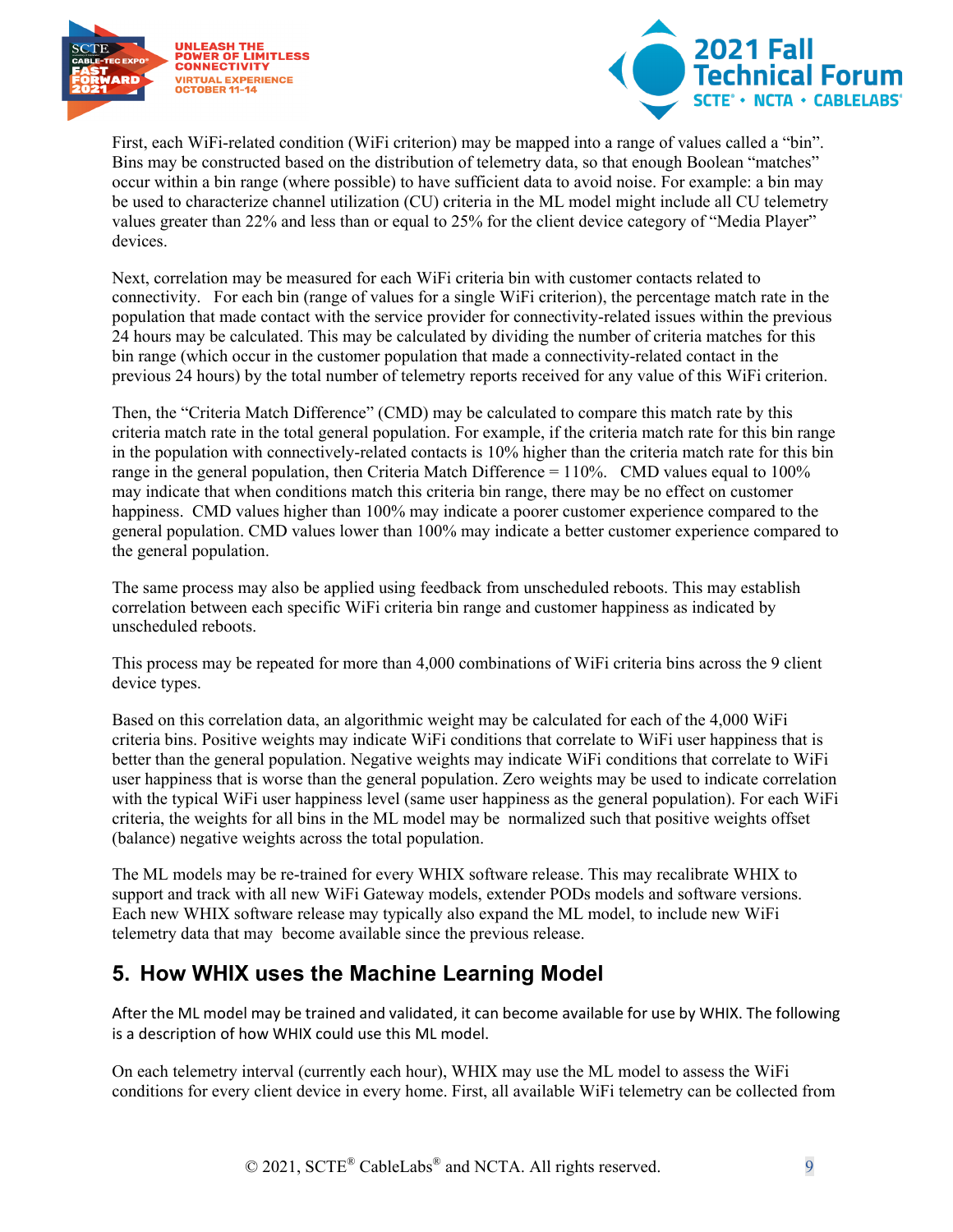



the WiFi gateway and from all extender PODs in that home. Telemetry for device fingerprinting can also be collected and used to map each client device into one of the 9 WiFi device categories. The WiFi telemetry data may be used to create a Boolean match for a specific bin range of each WiFi criteria.

- For example, if fingerprint data maps client device "A" to the WiFi device category of "Media Player" then the section of the ML table for Media Player devices can be used.
- Then all WiFi telemetry may be compared to the bins defined in the ML model. For example: telemetry for 2 GHz Channel Utilization is collected for all access points used in the end-toend path for client device "A". If the telemetry indicates 10% channel utilization on the WiFi gateway access point and 42% channel utilization on a WiFi extender POD used in the end-toend path for this client device, the larger (worst) telemetry value from these 2 WiFi link may be used.
- In this case, a channel utilization telemetry value of 42% may match the 2 GHz channel utilization criteria bin may be defined as "greater than 40% and less than or equal to 45%". Once this Boolean match is determined, the weight for this bin may be used to indicate the user impact of this individual WiFi criterion. In this case, the weight may be -2 for this bin range of Channel Utilization for media player devices. A weight of -2 may indicate that this condition may correlate with a very slight negative impact to the user's WiFi experience.

Next, the process may be repeated for all other telemetry data that was collected on all WiFi link(s) used for the end-to-end path to client device "A". Each additional telemetry data value may be processed by the ML model to add an additional weight for each WiFi criterion.

All weights for all criteria matches for client device "A" may then be summed and added to a value of 75 that can be used tonormalize the WHIX score to the typical score in the general population. This calculation may provide the WHIX score for client device A for the most recent hour. If the WHIX score is greater than 75, this may indicate that WiFi conditions on the links used for this client may provide a better-than-typical user experience. If the WHIX score is less than 75, it may indicate that WiFi conditions provide a worse-than-typical user experience. Previous scores may be retained to support historical views and trend analysis for this client device.

Next, the WiFi network for that home as a whole (WHIX account score) may be evaluated. This process may use the client device scores in that home to calculate an overall WHIX account score for each hour. This may involve analyzing the client device scores to determine which client devices provide the worst WiFi experiences in that hour. The set of these worst devices may then be used, along with an adjustment to recalibrate the median (typical) account score to 75, to create the WHIX account score for that hour.

WHIX can be analyzed over time. Various statistical analysis methods may be used to aggregate WHiX time series data and characterize the WiFi user experience over extended time periods. Statistical methods that provide the best predictor that the customer will/will-not contact the service provider and/or reboot their gateway device within the next 24 hours may have the best correlation with user WiFi happiness.

## <span id="page-9-0"></span>**6. Benefits of WiFi Performance Monitoring**

The WHIX concept may enable service providers to determine the quality of each customer's WiFi experience, per connected device and for every customer's account as a whole. This can enable service providers to see the most sample interval (based on available telemetry data) and also see a timeline that shows historical views, including any times when the customer's WiFi experience was materially better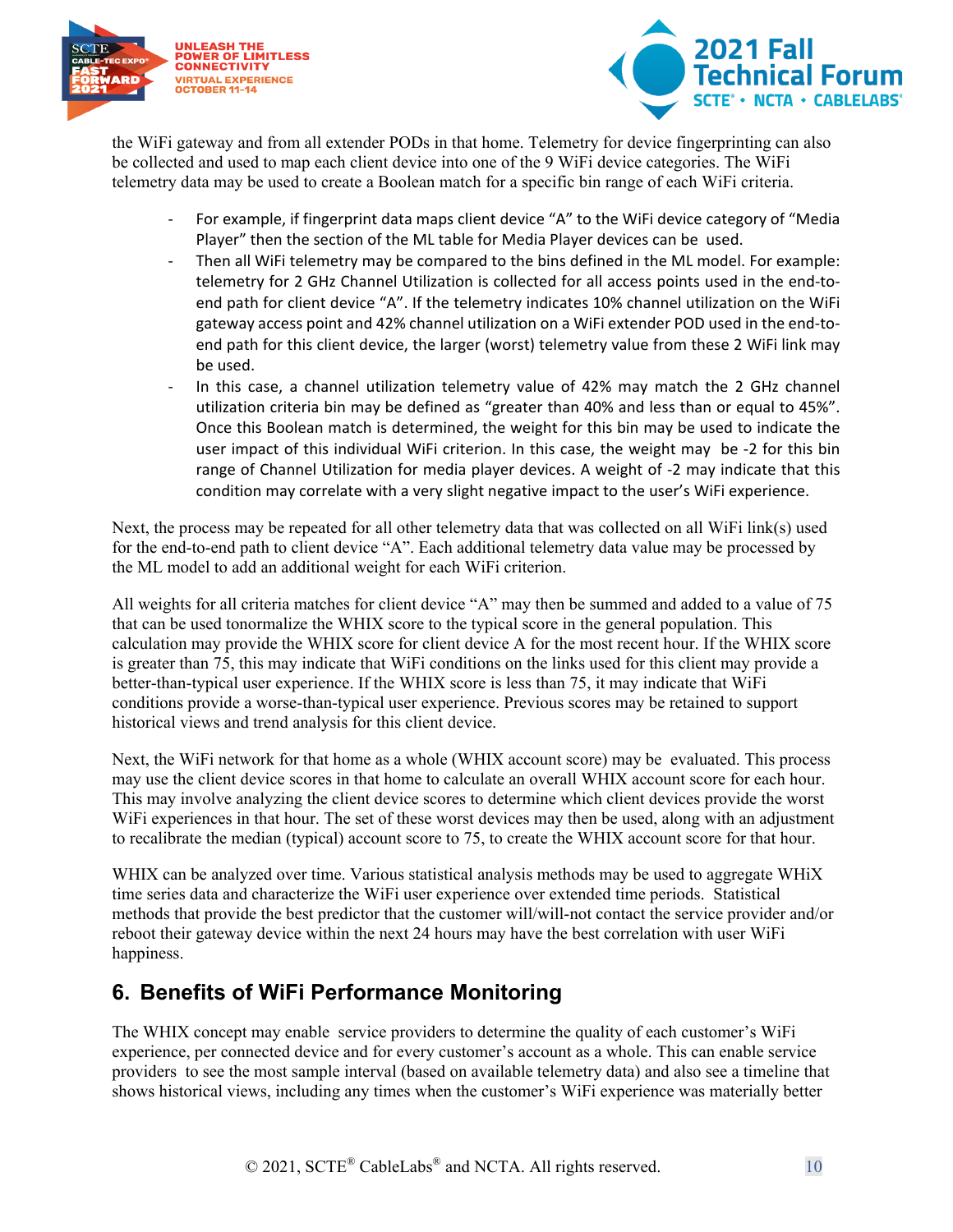



or worse. Data may also provide indications of what caused the customer's WiFi experience to be better or worse for each hour. The detailed data may indicate the root cause of what affected the customer's WiFi experience, and can be used to troubleshoot and remediate any problems. WHIX output data may be provided via an API that supports integration into various user interface tools.

Incremental software upgrades dispatched to Home Gateways and WiFi extender PODs may also have an impact on WHIX scores due to changes that have been incorporated into a software version. By monitoring highlevel statistics based on WHIX scores, service providers can determine if the WiFi quality has changed. If the WiFi quality has degraded, coincident with a software upgrade, the problem can be proactively identified, triaged, and remedied with new software that includes the appropriate fix. This may reduce customer contact rates and may help provide a quick fix to a potential customer-impacting problem.

Monitoring the WiFi Happiness Index may help in troubleshooting difficult issues that normally surface over time. It may also help to narrow down whether problems are intermittent or persistent.

WHIX can also be used with other cloud-based tools to create automated recommendations to improve the WiFi user experience for each home. This can include automated recommendations to perform specific targeted action(s) designed to improve the WiFi network in each individual home.